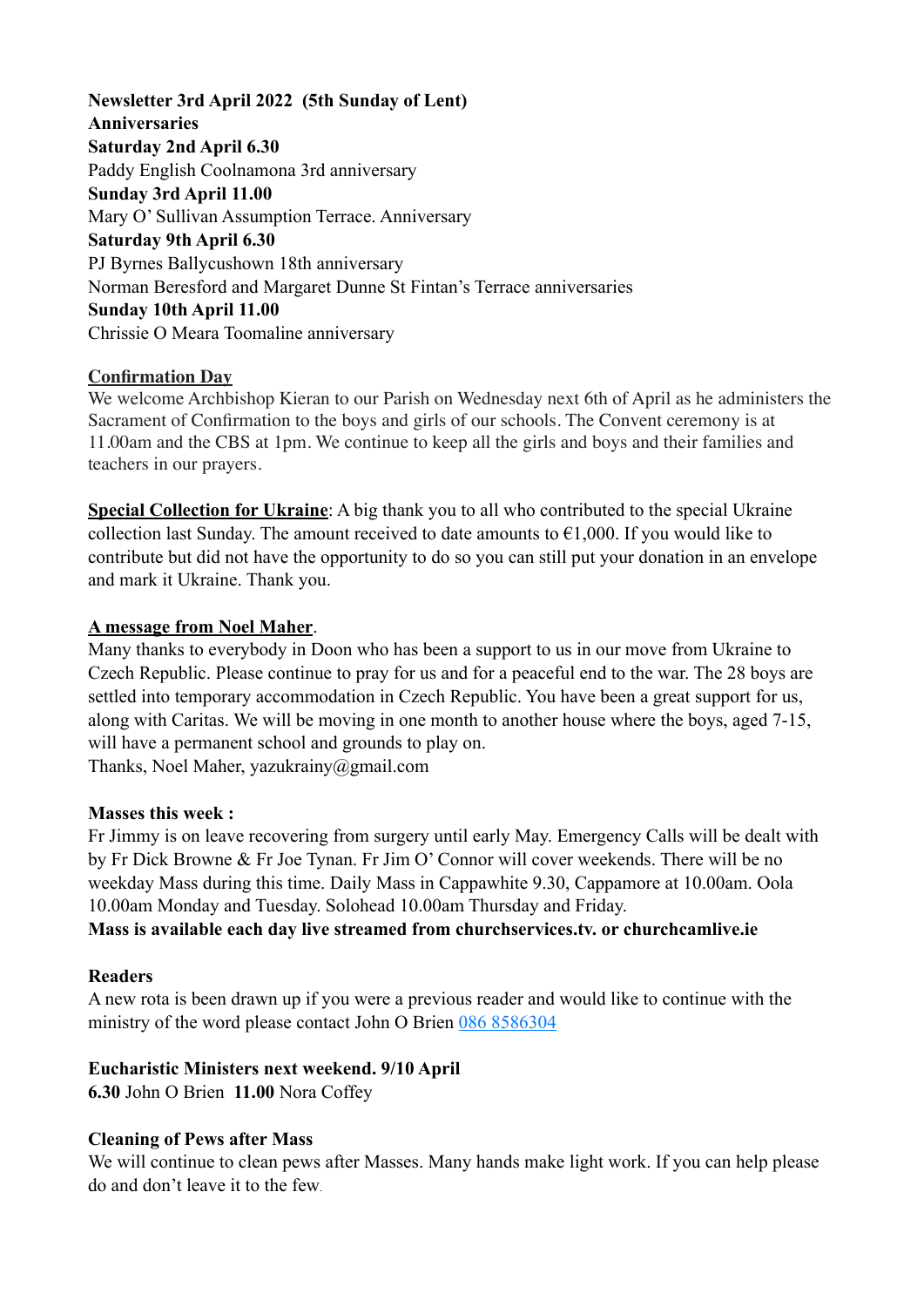#### **Eucharistic Adoration**

Adoration each Wednesday from 3pm until 7pm. If you can give some of your time in Adoration please contact John O' Brien, Marcia Mooney or Mary McLeod who will include your name on the Rota.

**Dates for the Diary** First Holy Communion 7th May. We keep all the children and their families and teachers in our prayers over the coming weeks.

### **Cemetery Mass**

Friday 29th July 2022 8pm. Please let family and friends know. A collection is taken up on the night to help defray the costs of the upkeep of our Cemetery.

**The Legion of Mary:** weekly meetings take place in the Pastoral Centre on Tuesday evenings at 7.00 pm. New members most welcome.

#### **Weekly Envelopes:**

A big thank you to all who continue to support your Parish through the weekly envelope. You may put them in the secure boxes in the church or put them in the letterbox of the parochial house. Donations may also be made on line by visiting the Parish Website [doonparish.ie](http://doonparish.ie) Your financial support for your parish is very much appreciated and every contribution makes a difference. If a box is not delivered to you and you would like one please contact Fr Jimmy. Please make cheques payable to **Doon Parochial A/C**. Basket collection taken up at weekend masses.

#### **Doon Community Council Notes:**

Doon Community Council AGM will be held on Wednesday 13th April at 8pm in the Community Centre.

For bookings of hall or Astro Turf pitch: please text/phone 085 755 7318. Bookings must be made in advance. Please follow the most up to date government guidelines on COVID-19 if using the facilities.

**Line Dancing:** every Friday at 8.30pm in Doon Community Centre. Booking by text. Contact Pat 087 2577761.

**Local taxi service:** covering Cappamore, Doon , Cappawhite, Pallasgrean etc. Limerick junction train transfers, Hospital appointments, g.p. visits, shopping , limerick city , Tipperary town. Phone 0851001381.

### **Doon Breakfast and after school club**

Doon Breakfast & After School Club are now taking new bookings for the 2022/2023 school year. We currently cater for children attending both primary schools in Doon. If your child attends a primary which we do not currently collect from please contact Jane on 085 7150087 & we'll discuss options

### **Easter Camp**

Easter camp will run in Doon Community Centre from the 19th-22nd of April (Tues-Fri). Camp is suitable for primary school aged children.

All necessary Covid-19 infection control precautions will be taken, in line with guidelines.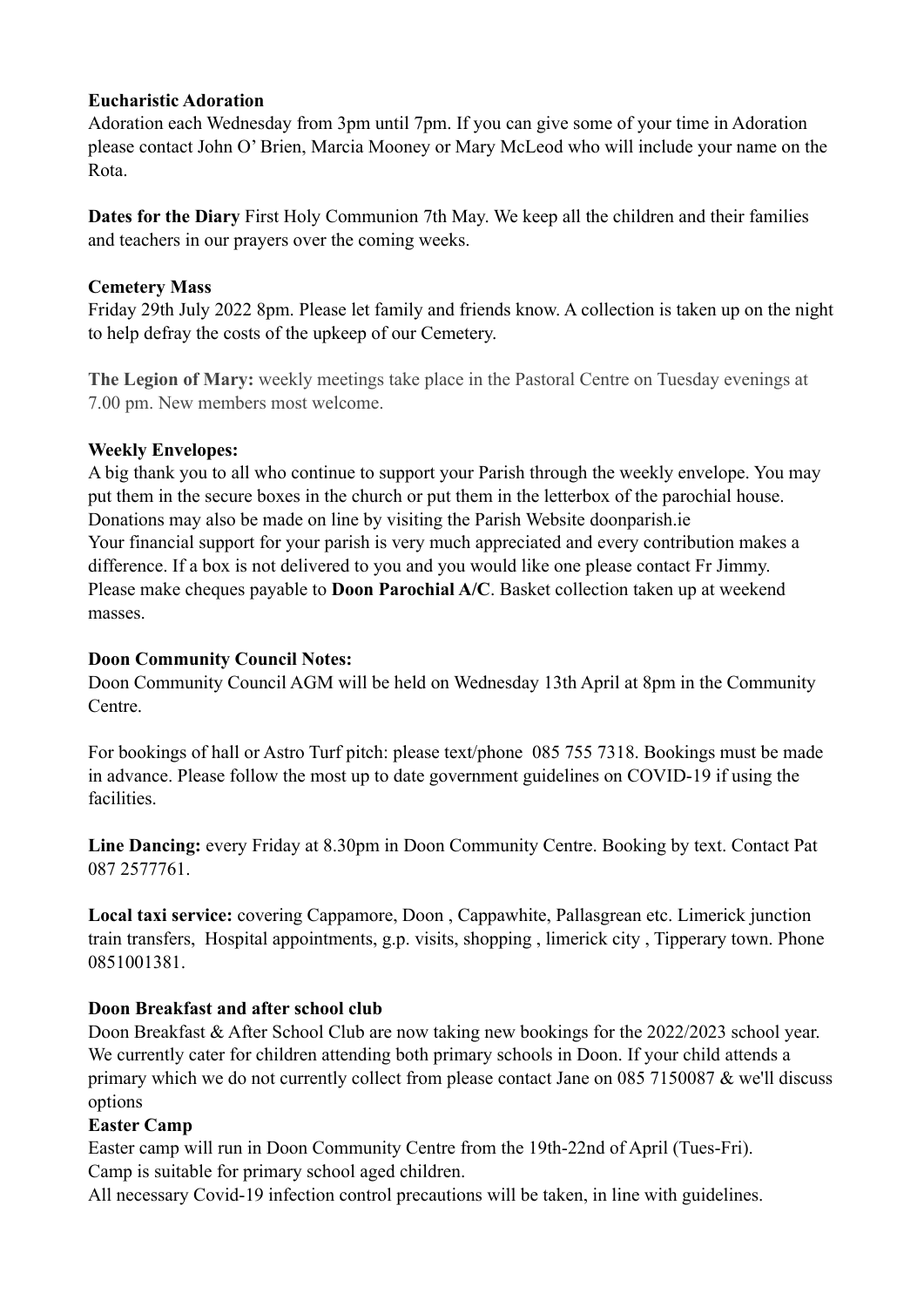Times: 8.30am - 3pm Cost: €25 per child per day.

10% discount for siblings attending 4 consecutive days.

\*\*€50 deposit required for new customers\*\*

Our highly trained & garda vetted staff are ready for some Art, Games, Sports and Fun with the children, without a Switch or YouTube in sight. Contact Jane on 085 7150087 to book.

## **Doon GAA Notes**

Lotto Numbers Monday March, 28th 2022

Lotto Tickets can be purchased in Doon at O'Sullivans Centra & Damien Richardson Butchers. Cut Off time for Online Sales is 8pm every Monday.

Jackpot €15,800 Numbers Drawn 3-17-22-25

Five Match 3  $\omega$  €30 each

1. Noel Ryan c/o Benji.2. Nancy Hill c/o Mike Ryan.

3. Jim, Caroline, James & Katie Quinlan, Cappawhite.

4. Aidan O'Brien, Glengar. 5. Eilish Stokes, Oola (Online).

10 Lucky Dips at  $\epsilon$ 20 each

1. Fiona Kennedy, Gurtavalla. 2. Catherine Crowe, Cooga.

- 3. Margaret & Tom O'Brien, Glengar. 4. John Cummins, Carrigmore (Online).
- 5. Margaret & Tom O'Brien, Glengar. 6. Denise Lenihan, Coonagh Court.
- 7. Liam Ryan (W), Cappawhite. 8. Antoinette Connolly, Doon South (Online).

9. Padraic Ryan c/o Mike Ryan. 10. Michael Carew, Glengar.

Promoters Prize, €25: Pat Whelan

Next week's Jackpot €16,000. Draw will be held in Clubhouse on April 4th 2022.

Well Done to Our 4 Club Players Adam English, Chris Thomas, Cian O'Donovan & Eddie Stokes Who have been named on the Limerick U20 Panel ahead of the start of the Munster Championship on Wed 6th April. Best of Luck to Team & Management

# **Annual Clothes Collection**

Doon G.A.A Will Hold its Annual Clothes Collection Starting Mon 14th March. Any Items of Clothing, Shoes Belts, Bed Sheets Curtains etc Would be Welcomed. Bags Can Be Dropped Anytime at the Clubhouse Door.

**U7 & U9 Indoor Training.** Saturday's at 9.00am. Nursery Training at 10.30am all in the Community Centre. Helmet, Hurley, Runners & Own Water Required. Assistance in helping out in any way would be appreciated. New children are always welcome.

**Hurling and Camogie Easter Camp** Doon GAA Club is Hosting a Hurling and Camogie Easter Camp For U6 - U14s on the 12th-14th April From 10am-2pm Daily. COST:  $\epsilon$ 50 1st Child  $\epsilon$ 45 Subsequent Children.This Will Be a Fun Camp & Open to All Clubs. To sign Up Contact Barry on 0868481177. All Welcome. Book Early To Avoid Disappointment.

**Pilgrimage to Medjugorje** Departing from Shannon to Mostar September 7th to 14th. Half board accommodation full religious programme operated by Marian pilgrimages. Details from John O Brien Group Leader Doon Co Limerick 086 8586304